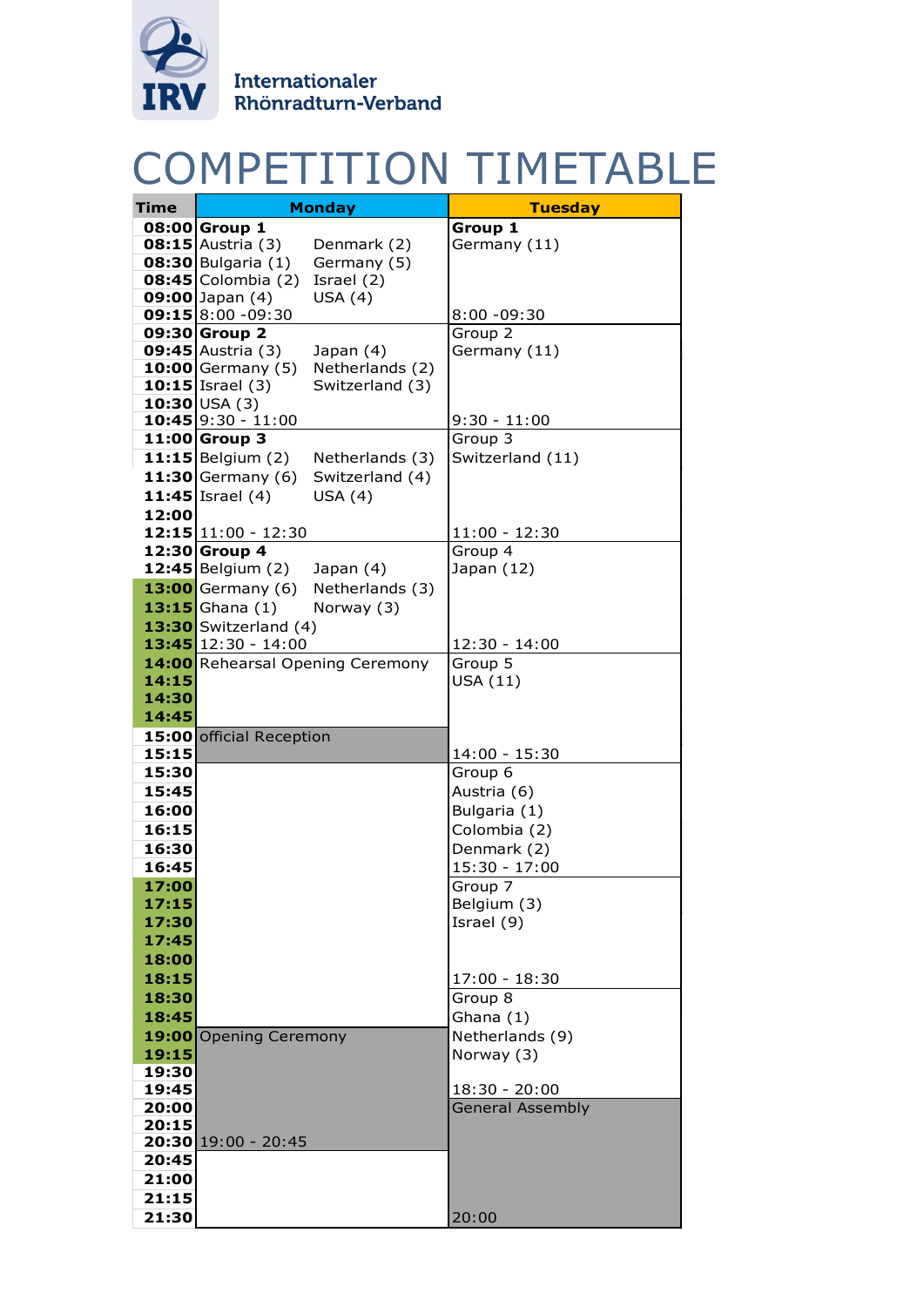

|                                       | Wednesday                                |                                       |
|---------------------------------------|------------------------------------------|---------------------------------------|
| Warm up Men (22)                      |                                          |                                       |
|                                       |                                          |                                       |
|                                       |                                          |                                       |
|                                       |                                          |                                       |
| $8:00 - 9:30$                         |                                          |                                       |
|                                       | March in 09:50                           |                                       |
| Men Block A (5)                       | Men Block C (5)                          | Men Block B (5)                       |
| $10:00 - 10:25$                       |                                          |                                       |
| Men Block B                           | <b>Men Block A</b>                       | <b>Men Block C</b>                    |
| $10:25 - 10:50$<br><b>Men Block C</b> | Men Block B                              | <b>Men Block A</b>                    |
| $10:50 - 11:15$                       |                                          |                                       |
|                                       |                                          |                                       |
|                                       |                                          |                                       |
| Warm up Women                         | Group 1 (15)                             |                                       |
|                                       | <b>Block A</b><br><b>Block C 21 - 25</b> |                                       |
|                                       |                                          |                                       |
| $12:00 - 13:20$                       |                                          |                                       |
| Warm up Women                         | Group 2 (16)                             |                                       |
|                                       | <b>Block B</b>                           |                                       |
|                                       | <b>Block C 26 - 31</b>                   |                                       |
|                                       |                                          |                                       |
| 13:20 - 14:40                         |                                          |                                       |
|                                       |                                          |                                       |
| Women Block A (10)                    | March in 15:05                           | Women Block C (11) Women Block B (10) |
|                                       |                                          |                                       |
|                                       |                                          |                                       |
| $15:15 - 16:10$                       |                                          |                                       |
| <b>Women Block B</b>                  | Women Block A                            | Women Block C                         |
|                                       |                                          |                                       |
|                                       |                                          |                                       |
| $16:20 - 17:15$                       |                                          |                                       |
| <b>Women Block C</b>                  | <b>Women Block B</b>                     | <b>Women Block A</b>                  |
|                                       |                                          |                                       |
|                                       |                                          |                                       |
| $17:25 - 18:20$                       |                                          |                                       |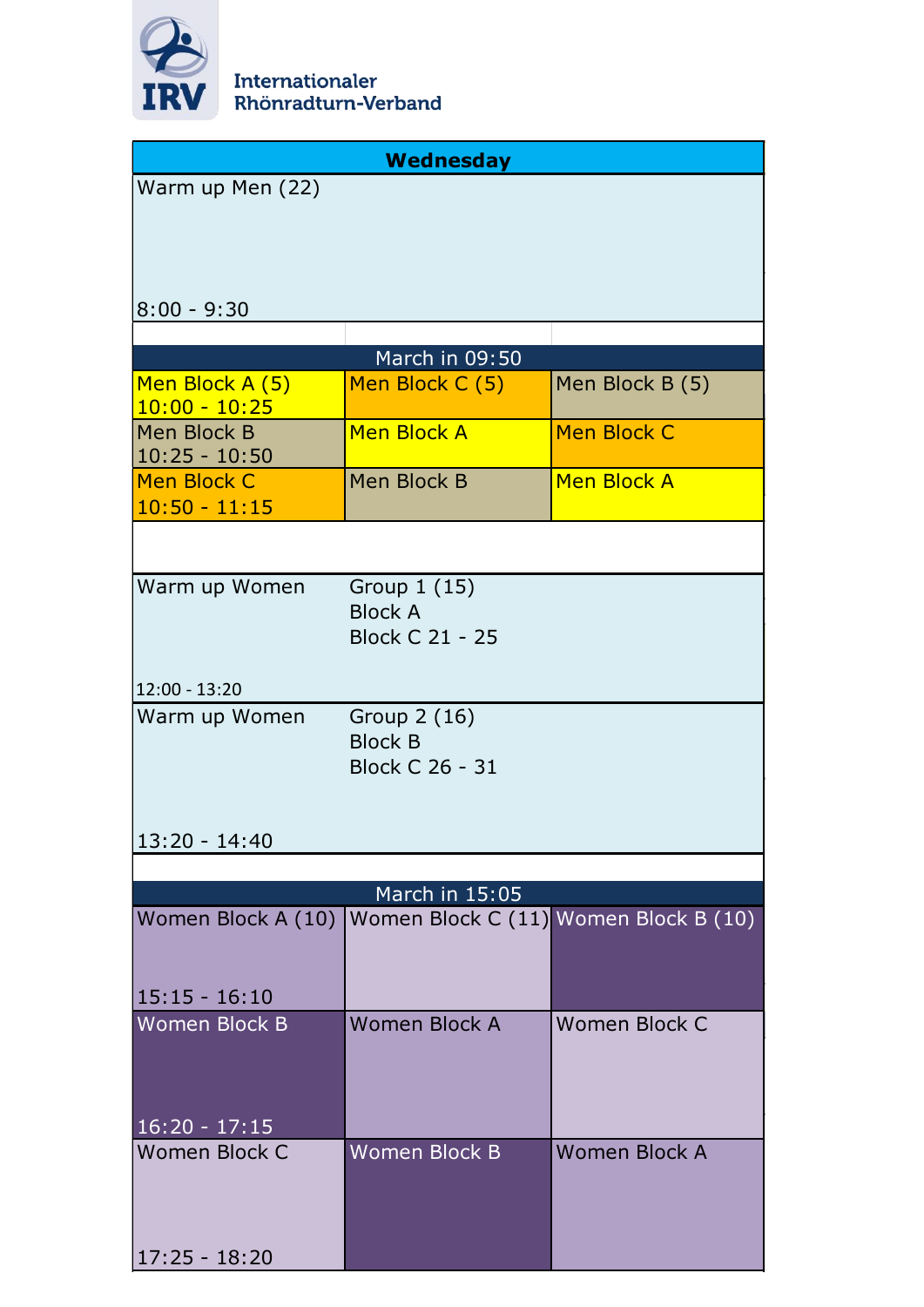

| <b>Thursday</b>                   |                               |                      |  |  |
|-----------------------------------|-------------------------------|----------------------|--|--|
| Warm up Junior Girls Group 2 (14) | <b>Block A</b><br>Block B 1-4 |                      |  |  |
| $08:00 - 09:00$                   |                               |                      |  |  |
| Warm up Junior Girls Group 1 (15) | <b>Block C</b><br>Block B 5-9 |                      |  |  |
| $09:00 - 10:00$                   |                               |                      |  |  |
|                                   |                               |                      |  |  |
|                                   | March in 10:20                |                      |  |  |
| Girls Block A (10)                | Girls Block C (10)            | Girls Block B (9)    |  |  |
| $10:30 - 11:15$                   |                               |                      |  |  |
| <b>Girls Block B</b>              | <b>Girls Block A</b>          | <b>Girls Block C</b> |  |  |
|                                   |                               |                      |  |  |
| $11:25 - 12:10$                   |                               |                      |  |  |
| <b>Girls Block C</b>              | <b>Girls Block B</b>          | <b>Girls Block A</b> |  |  |
|                                   |                               |                      |  |  |
| $12:20 - 13:05$                   |                               |                      |  |  |
|                                   |                               |                      |  |  |
| Warm up Boys (10) Warm up Cyr (8) |                               |                      |  |  |
|                                   |                               |                      |  |  |
| $14:30 - 16:00$                   |                               |                      |  |  |
|                                   | 16:15 March In                |                      |  |  |
| Boys (10)                         | Cyr All Tech (8)              |                      |  |  |
|                                   |                               | Boys $(11)$          |  |  |
| $16:25 - 17:05$                   | $16:25 - 17:05$               |                      |  |  |
|                                   | <b>Boys</b> (10)              | $16:45 - 17:25$      |  |  |
|                                   |                               |                      |  |  |
|                                   | 17:05-17:45                   |                      |  |  |
|                                   | Cyr all Free (8)              |                      |  |  |
|                                   |                               |                      |  |  |
|                                   | $17:45 - 18:25$               |                      |  |  |
|                                   | <b>Award Ceremony 19:15</b>   |                      |  |  |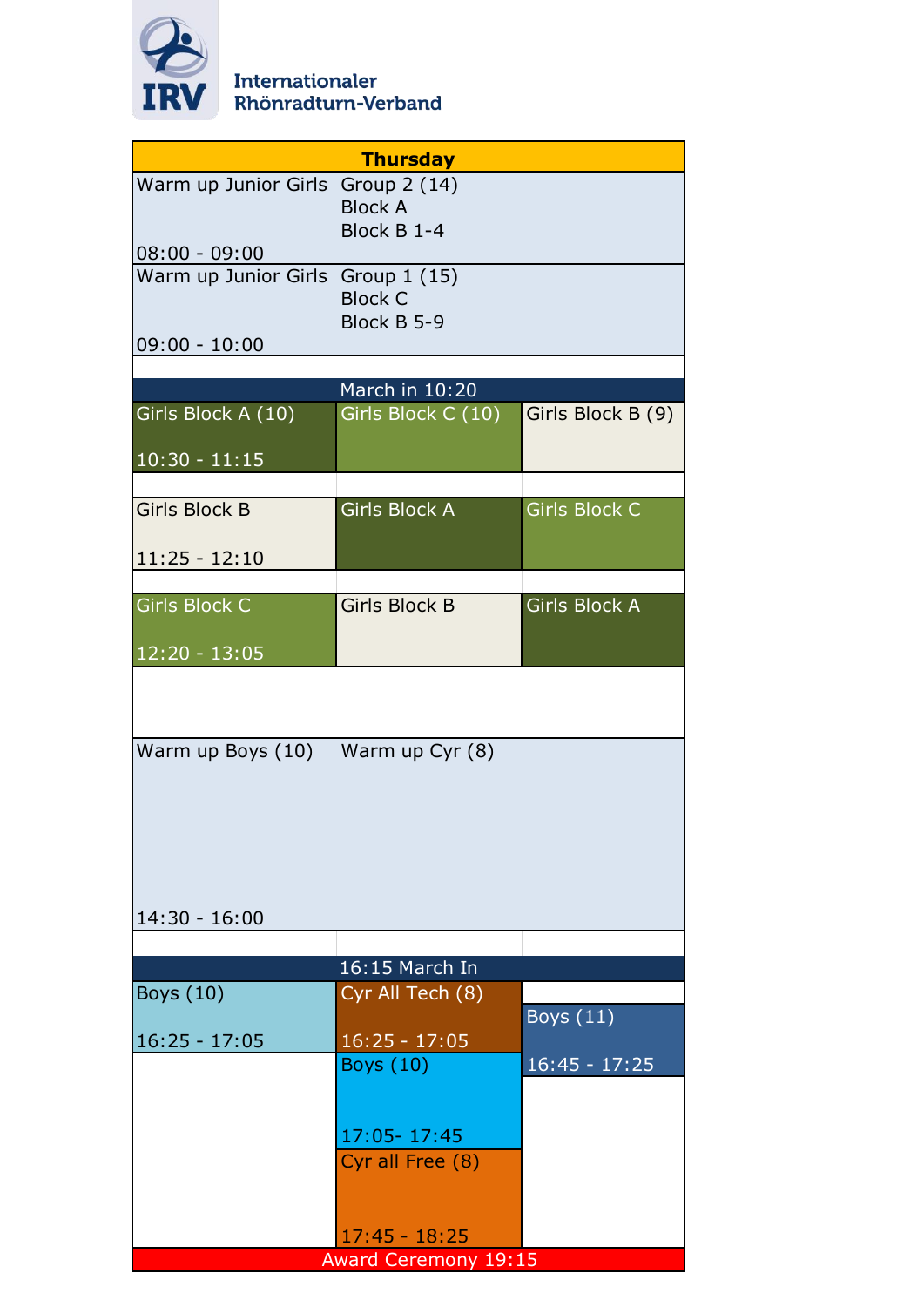

| <b>Friday</b>                                   |     |
|-------------------------------------------------|-----|
|                                                 |     |
|                                                 |     |
| From 9.00 on                                    |     |
| <b>Voluntary Program</b>                        |     |
|                                                 |     |
|                                                 |     |
|                                                 |     |
|                                                 |     |
|                                                 |     |
|                                                 |     |
|                                                 |     |
|                                                 |     |
|                                                 |     |
| IRV Presentation - Code of Points 2023+         |     |
| $13:30 - 14:30$<br>Cyr Battle including Warm-up |     |
|                                                 |     |
|                                                 |     |
|                                                 |     |
| $14:00 - 16:00$                                 |     |
|                                                 |     |
| Warm-up                                         | 16: |
|                                                 |     |
|                                                 |     |
|                                                 |     |
|                                                 |     |
| $16:15 - 18:20$<br>March in 18:30               |     |
|                                                 |     |
| All- Around Final Seniors                       |     |
| <b>All Around Final Juniors</b>                 |     |
|                                                 |     |
|                                                 | 18: |
|                                                 |     |
| Award Ceremony 21:00                            |     |

|       | 16:15 Warm up All-Around Finals |                                 |  |
|-------|---------------------------------|---------------------------------|--|
|       | to music                        |                                 |  |
|       |                                 | 16:20 6th Place Men - 16:30     |  |
|       |                                 | 16:30 5th Place Men - 16:40     |  |
|       |                                 | 16:40 4th Place Men - 16:50     |  |
|       |                                 | 16:50 3rd place Men - 17:00     |  |
|       |                                 | 17:00 2nd place Men - 17:10     |  |
|       |                                 | 17:10 1st place Men - 17:20     |  |
|       |                                 | 17:20 6th place Women - 17:30   |  |
|       |                                 | 17:30 5th place Women - 17:40   |  |
|       |                                 | 17:40 4th place Women - 17:50   |  |
|       |                                 | 17:50 3rd place Women - 18:00   |  |
|       |                                 | 18:00 2nd place Women - 18:10   |  |
|       |                                 | 18:10 $1st$ place Women - 18:20 |  |
| 18:20 | End Warm Up                     |                                 |  |